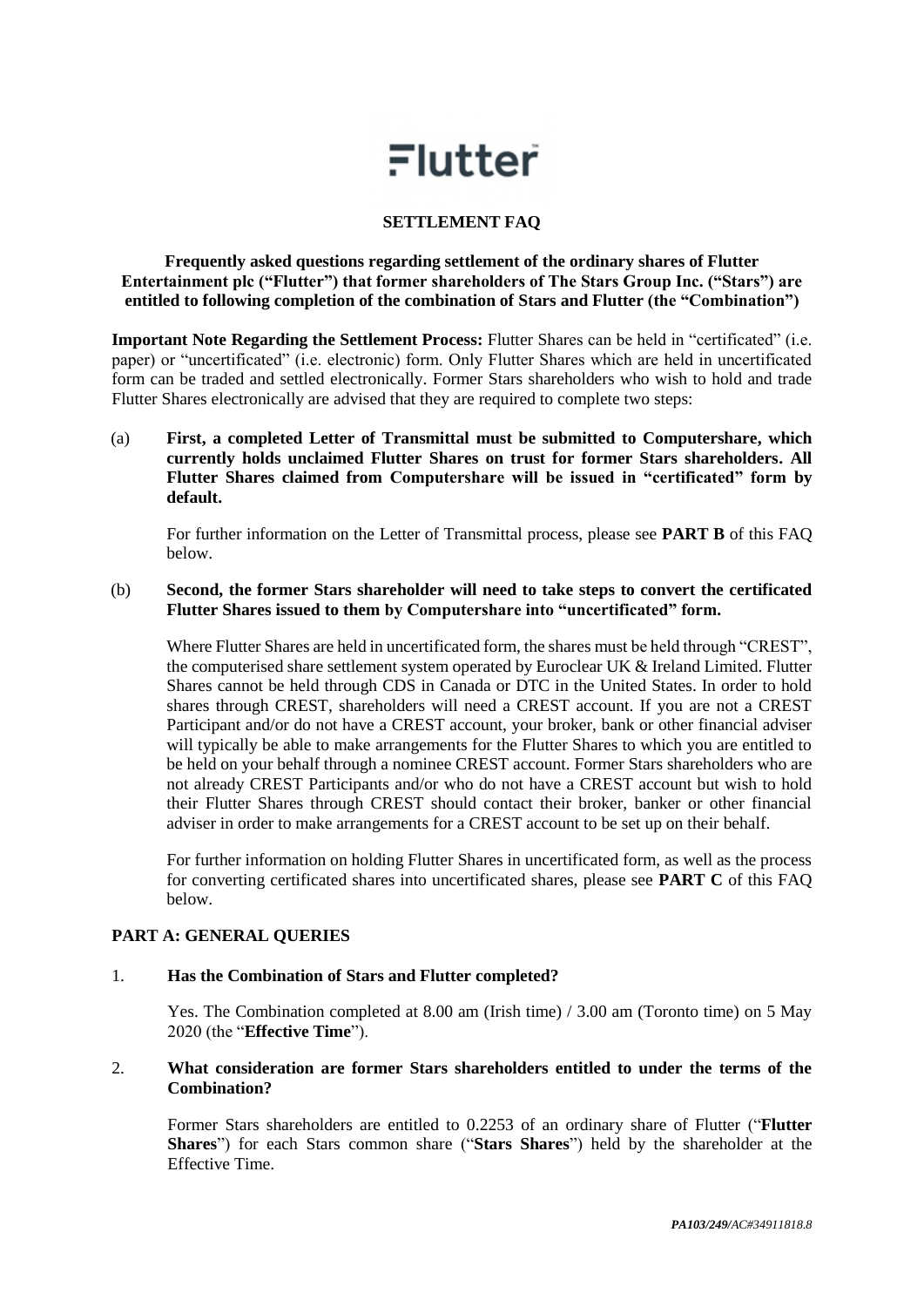# 3. **I have been advised that my entitlement is to an OTC security under the ticker "PDYPF". Is that correct?**

No. Former Stars shareholders are entitled to Flutter Shares, which are admitted to trading on the London Stock Exchange and Euronext Dublin under the ticker "FLTR" with ISIN IE00BWT6H894.

Where brokers are reporting that they hold an OTC security with a "PDYPF" ticker (or similar) instead of Flutter Shares, this is typically because that broker is not set up to trade the underlying security directly on the London Stock Exchange and/or Euronext Dublin. Where this is the case, you should discuss the position directly with your broker.

# <span id="page-1-0"></span>4. **What is the status of the Flutter Shares to which I am entitled?**

Flutter Shares to which former Stars shareholders are entitled (and which have not already been claimed) are currently held by the depositary in connection with the Combination, Computershare Investor Services Inc. ("**Computershare**"), on behalf of former Stars shareholders.

Former Stars shareholders who wish to claim their Flutter Shares should follow the steps outlined in Questio[n 13](#page-3-0) below regarding settlement of their entitlements.

# 5. **What is the current status of settlement?**

Former registered holders of Stars Shares have already received a Letter of Transmittal in respect of the Combination. In order to claim the Flutter Shares to which they are entitled, former registered holders of Stars Shares should complete and return the Letter of Transmittal, together with all required documents, certificates and instruments, to Computershare, as set out in Question 13 below.

In respect [of fo](#page-3-0)rmer non-registered (beneficial) holders of Stars Shares, Direct Registration System (DRS) advices have been issued by Computershare to all brokers, investment dealers and other intermediaries in respect of any Stars Shares formerly held through DTC or CDS and such intermediaries can now submit Letters of Transmittal to Computershare. Former nonregistered (beneficial) holders of Stars Shares are advised to engage with their broker, investment dealer or other intermediary to ensure that such intermediaries promptly submit Letters of Transmittal in order to claim the Flutter Shares to which the former non-registered (beneficial) holders of Stars Shares are entitled.

# 6. **My broker has informed me that my Stars Shares have been cancelled with effect from the completion date and that I have no holding in Flutter, is this correct?**

Upon completion of the Combination on 5 May 2020, each Stars Share was transferred to Flutter and each former Stars shareholder became entitled to receive Flutter Shares under the terms of the Combination.

As noted in Question [4](#page-1-0) above, any Flutter Shares to which former Stars shareholders are entitled which have not already been claimed are currently held by Computershare on behalf of former Stars shareholders. Former Stars shareholders who wish to claim their Flutter Shares should follow the steps outlined in Question 13 below regarding settlement of their entitlements.

# 7. **How can I hold the Flutter Shares to which I am entitled?**

Flutter Shares can be held in "certificated" (i.e. paper) or "uncertificated" (i.e. electronic) form. Only Flutter Shares which are held in uncertificated form can be traded electronically.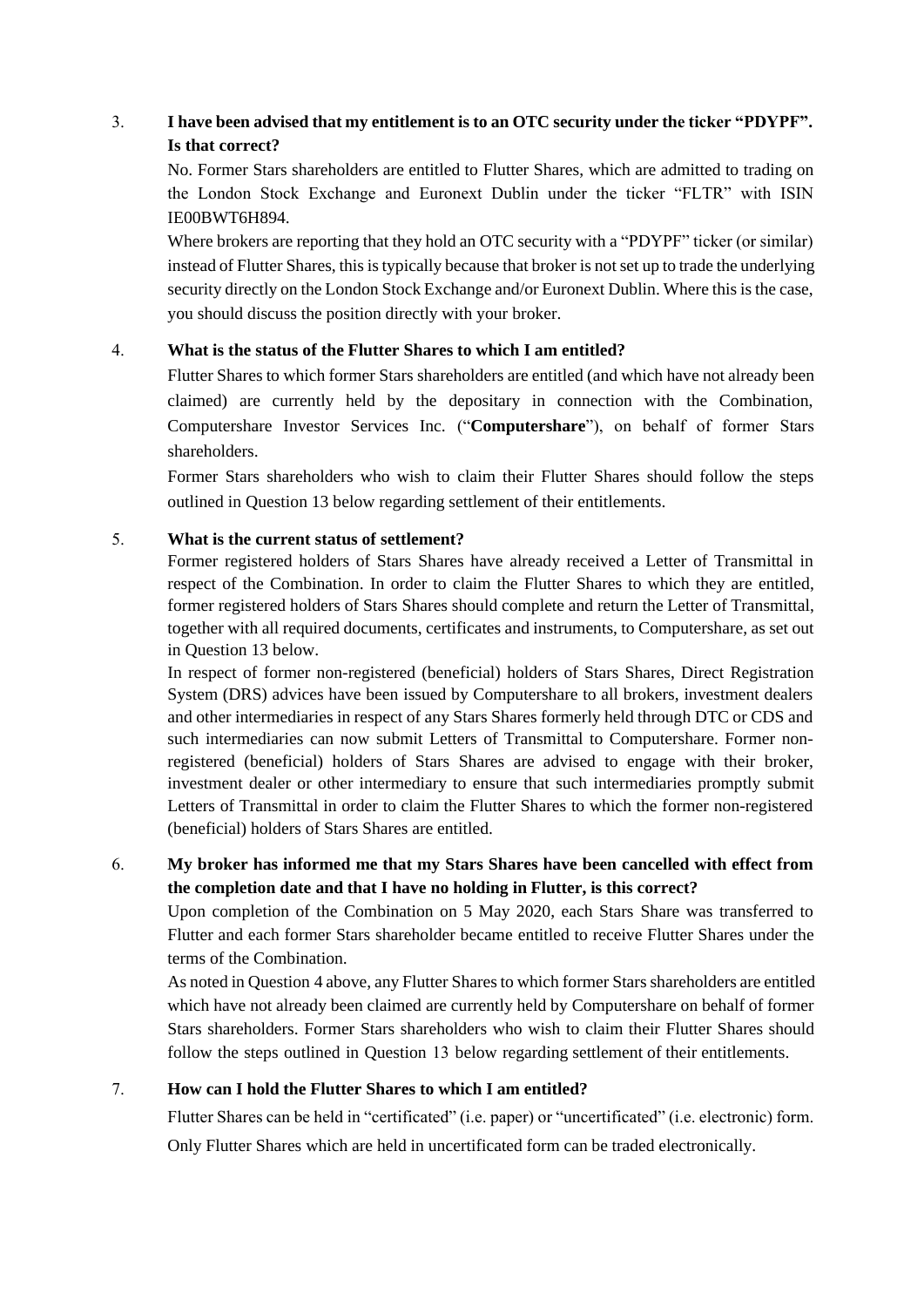For further information on holding Flutter Shares in uncertificated form, as well as the process for converting certificated shares into uncertificated shares, please see **PART C** of this FAQ below.

#### 8. **Can you advise the date of settlement? When can I trade in my Flutter Shares?**

The Flutter Shares to which a former Stars shareholder is entitled will be settled as soon as practicable following the receipt by Computershare of a validly completed Letter of Transmittal in respect of that shareholder, together with all required documents, certificates and instruments, as outlined in Question [13](#page-3-0) below.

At present, we expect Flutter Shares to be settled in certificated form within 2-3 business days of receipt of the Letter of Transmittal and related documents by Computershare.

Where former Stars shareholders wish to have their shares settled directly in CREST (i.e. in uncertificated form), we expect Flutter Shares to be credited to the CREST Member accounts designated by the relevant CREST participant within 1-2 business days of receipt of the DEMAT Form by Link (assuming a Letter of Transmittal has already been provided to Computershare). For further information on holding Flutter Shares in uncertificated form, as well as the process for converting certificated shares into uncertificated shares, please see **PART C** of this FAO below.

# 9. **My broker has informed me they are not aware how to claim the Flutter Shares to which I am entitled. Have you informed brokers of the steps they are required to take to exchange my Stars Shares for Flutter Shares?**

Details of the process to be followed in order to claim the Flutter Shares to which former Stars shareholders are entitled were set out in detail under the headings "*Share Exchange Mechanics – Registered Shareholders*" and "*Share Exchange Mechanics – Non Registered Shareholders*" in the Notice of Special Meeting of Shareholders and Management Information Circular of Stars which was mailed to registered Stars shareholders on 31 March 2020 (the "**Stars Circular**") and in the Letter of Transmittal enclosed with the Stars Circular. CDS and DTC also issued bulletins to their participants prior to the Effective Time providing similar details of the process to be followed.

In addition, on 14 May 2020 CDS and DTC issued an updated bulletin to their participants advising them of the process to be followed in order for Flutter Shares to which former Stars shareholders are entitled to be settled directly in CREST as set out in Question [19](#page-5-0) below.

Brokers with queries concerning the process for claiming Flutter Shares are advised to contact Computershare in the first instance using the details outlined in Question [12](#page-3-1) below.

# 10. **I would like my shares to be traded in US\$ or CAD\$, is this possible? Do you intend to list Flutter in the US or Canada?**

The Flutter Shares trade in GBP£ on the London Stock Exchange and EUR€ on Euronext Dublin. It is not possible to trade Flutter Shares in US\$ or CAD\$ on these stock exchanges.

Flutter has no current intention to list in the US or Canada.

# 11. **What is the current value of my Flutter Shares?**

Former Stars shareholders are entitled to 0.2253 Flutter Shares for each Stars Share held by them at the Effective Time. The value of Flutter Shares varies from time to time and can be reviewed on the websites of the London Stock Exchange and Euronext Dublin as well as other financial information service providers.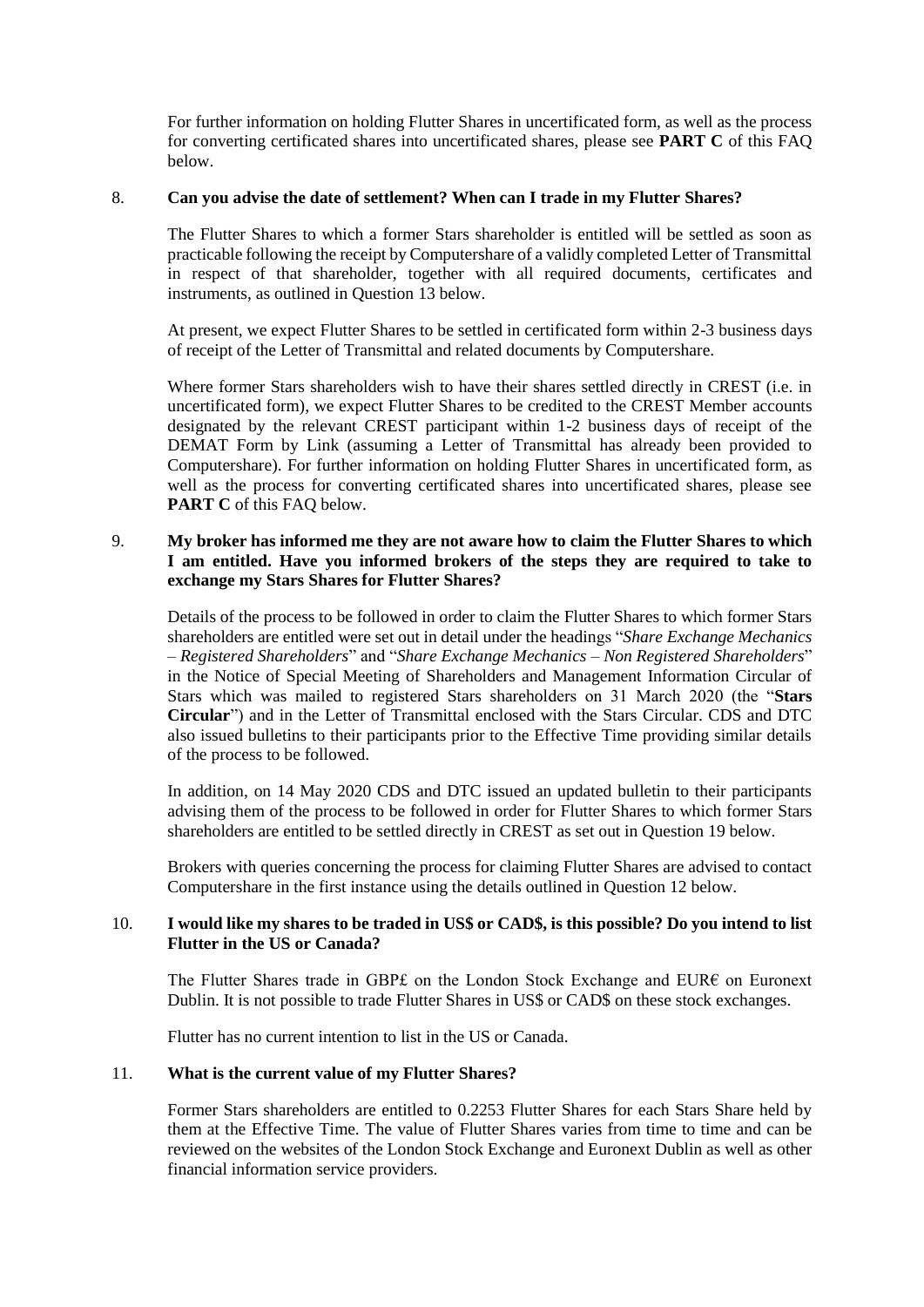In addition, certain share price information is available for reference purposes on Flutter's Investor Relations website at [https://www.flutter.com/investors/share-price.](https://www.flutter.com/investors/share-price)

#### <span id="page-3-1"></span>12. **Contacts and further queries regarding share settlement**

For queries relating to the submission of Letters of Transmittal and related matters, shareholders are advised to contact Computershare at [corporateactions@computershare.com;](mailto:corporateactions@computershare.com) 1-800-564- 6253 (within North America); 514-982-7555 (International).

For queries relating to the conversion of Flutter Shares from certificated into uncertificated form, shareholders are advised to contact Link at [CAGSupport@linkgroup.ie;](mailto:CAGSupport@linkgroup.ie) (01) 553 0050 (within Ireland); +353 (0)1 553 0050 (International). Link's phone lines are open 9.00 am to 5.00 pm (Irish time) Monday to Friday, excluding Bank or Public Holidays.

# **PART B: QUERIES RELATING TO SUBMISSION OF LETTERS OF TRANSMITTAL**

# <span id="page-3-0"></span>13. **What is the process for settlement of former Stars shareholders' entitlements to Flutter Shares under the Combination?**

Former Stars shareholders will not be eligible to receive their Flutter Shares until such time as a duly completed Letter of Transmittal is submitted to Computershare in respect of their entitlement. Until such time, the Flutter Shares to which the former Stars shareholder is entitled will be held in trust for that shareholder by Computershare in its capacity as depositary under the Combination.

#### Former registered holders of Stars Shares

Former registered holders of Stars common shares have already received a Letter of Transmittal in respect of the Combination. In order to receive the Flutter Shares to which they are entitled, former registered Stars shareholders should complete and return the Letter of Transmittal, together with all required documents, certificates and instruments, to Computershare in accordance with the instructions set out on the Letter of Transmittal.

Upon receipt of a validly completed Letter of Transmittal, Computershare will contact Flutter's registrar, Link, and Link will then arrange for share certificates representing the Flutter Shares to which the former Stars shareholder is entitled to be delivered to the address specified in the Letter of Transmittal. If no address is specified in the Letter of Transmittal, the share certificates will be sent to the address of the former Stars shareholder shown on the central securities register of Stars as of 5 May 2020. Share certificates will be sent by courier, if available to the location of the recipient, or by airmail.

Former registered Stars shareholders will receive their Flutter Shares in certificated form by default. Shareholders who wish to request that their Flutter Shares be converted into uncertificated form (i.e. held via CREST) on settlement should consult Question [19](#page-5-0) below.

#### Former non-registered (beneficial) holders of Stars Shares

Former non-registered (beneficial) holders of Stars Shares whose Stars Shares were registered in the name of a broker, investment dealer or other intermediary should contact that broker, investment dealer or other intermediary for instructions and assistance in claiming the Flutter Shares to which they are entitled. Former non-registered (beneficial) holders of Stars Shares do not need to return a Letter of Transmittal, but the broker, investment dealer or other intermediary in whose name their Stars Shares were registered is required to complete and return a Letter of Transmittal in accordance with the instructions set out on the Letter of Transmittal.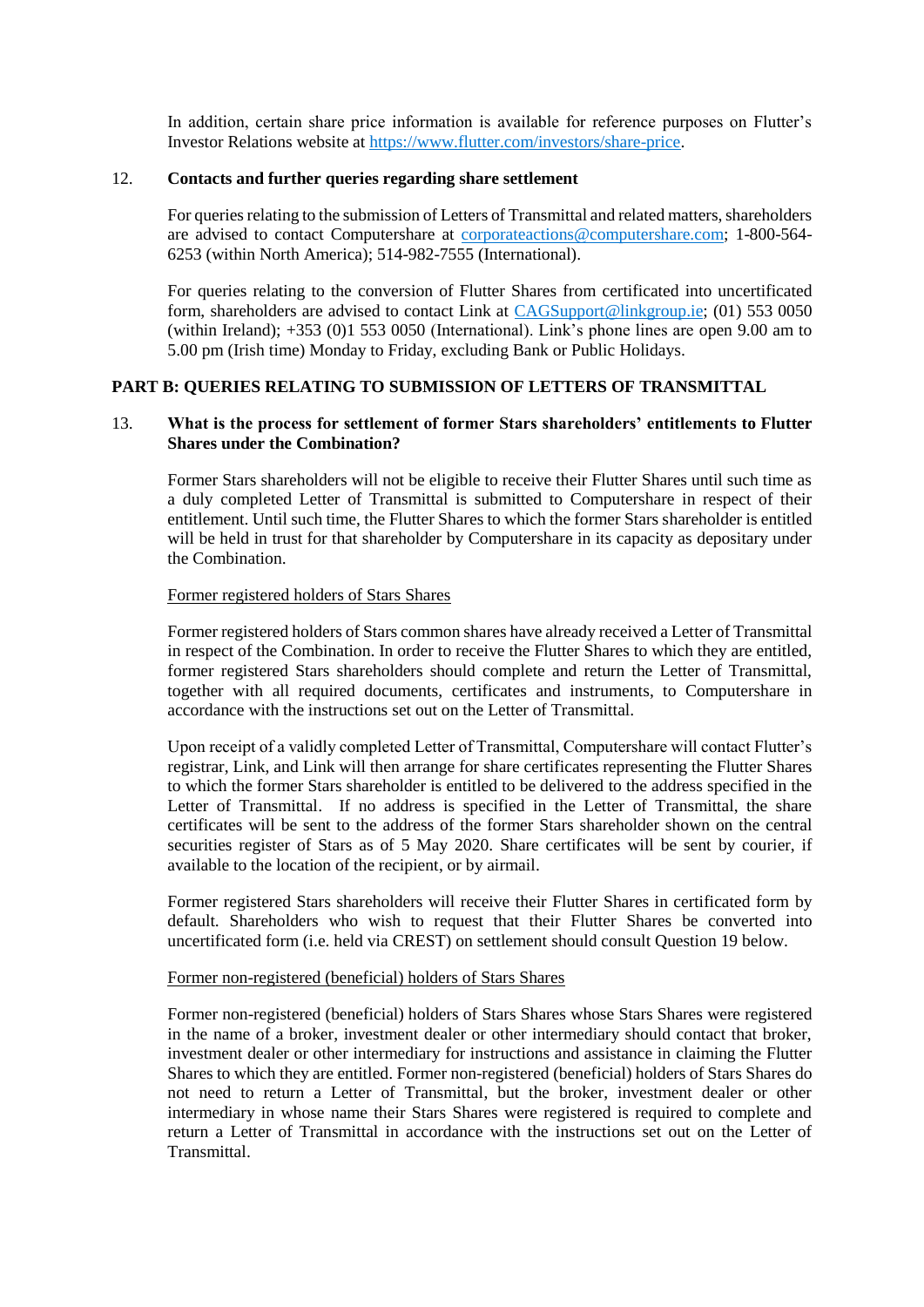Brokers, investment dealers and other intermediaries who submit a Letter of Transmittal will receive Flutter Shares in certificated form by default. Such intermediaries are advised that, in order to have the Flutter Shares to which the former non-registered (beneficial) shareholder are entitled deposited into CREST, such intermediaries must make arrangements with their CREST Participants to deposit those Flutter Shares into CREST. This must be done by couriering the Flutter share certificate(s) via the CCSS service to Link to support an electronic message delivered by the shareholder's CREST Participant. It is also possible to request Flutter Shares to be converted into uncertificated form (i.e. held via CREST) as part of the settlement process and brokers, investment dealers and other intermediaries should consult Question [19](#page-5-0) below for information on how to do this.

# 14. **Where can I find the Letter of Transmittal**

A copy of the Letter of Transmittal can be accessed *[here](https://protect-eu.mimecast.com/s/v1e1C76DQcZyQQLsWHCt3?domain=flutter.com)*.

# 15. **Does a broker need a separate Letter of Transmittal for each underlying shareholder account?**

No, brokers can submit a single Letter of Transmittal covering all underlying shareholder accounts.

Brokers with queries concerning the submission of Letters of Transmittal and related matters, are advised to contact Computershare using the details outlined in Question [12](#page-3-1) above.

# **PART C: QUERIES RELATING TO HOLDING FLUTTER SHARES IN UNCERTIFICATED FORM/CREST**

# 16. **What is the distinction between Flutter shares being held in "certificated" and "uncertificated" form?**

Flutter Shares can be held in "certificated" (i.e. paper) or "uncertificated" (i.e. electronic) form. Only Flutter Shares which are held in uncertificated form can be traded electronically.

Where Flutter Shares are held in certificated form, shareholders will be issued a share certificate in respect of their shares.

Where Flutter Shares are held in uncertificated form, the shares will be held through "CREST", the computerised share settlement system operated by Euroclear UK & Ireland Limited. Flutter Shares cannot be held through CDS in Canada or DTC in the United States. In order to hold shares through CREST, shareholders will need a CREST account. If you are not a CREST Participant and/or do not have a CREST account, your broker, bank or other financial adviser will typically be able to make arrangements for the Flutter Shares to which you are entitled to be held on your behalf through a nominee CREST account. Former Stars shareholders who are not already CREST Participants and/or who do not have a CREST account but wish to hold their Flutter Shares through CREST should contact their broker, banker or other financial adviser in order to make arrangements for a CREST account to be set up on their behalf.

# <span id="page-4-0"></span>17. **Can I convert my shares from certificated to uncertificated form?**

Shareholders may convert their shares from certificated to uncertificated form (and vice versa) by following the procedures set out in the CREST Manual and engaging with their CREST Participant custodian.

Shareholders should be aware that the process for converting Flutter Shares from certificated to uncertificated form is not instantaneous and requires the delivery of certain original documents by their CREST Participant custodian to Flutter's registrar, Link Registrars Limited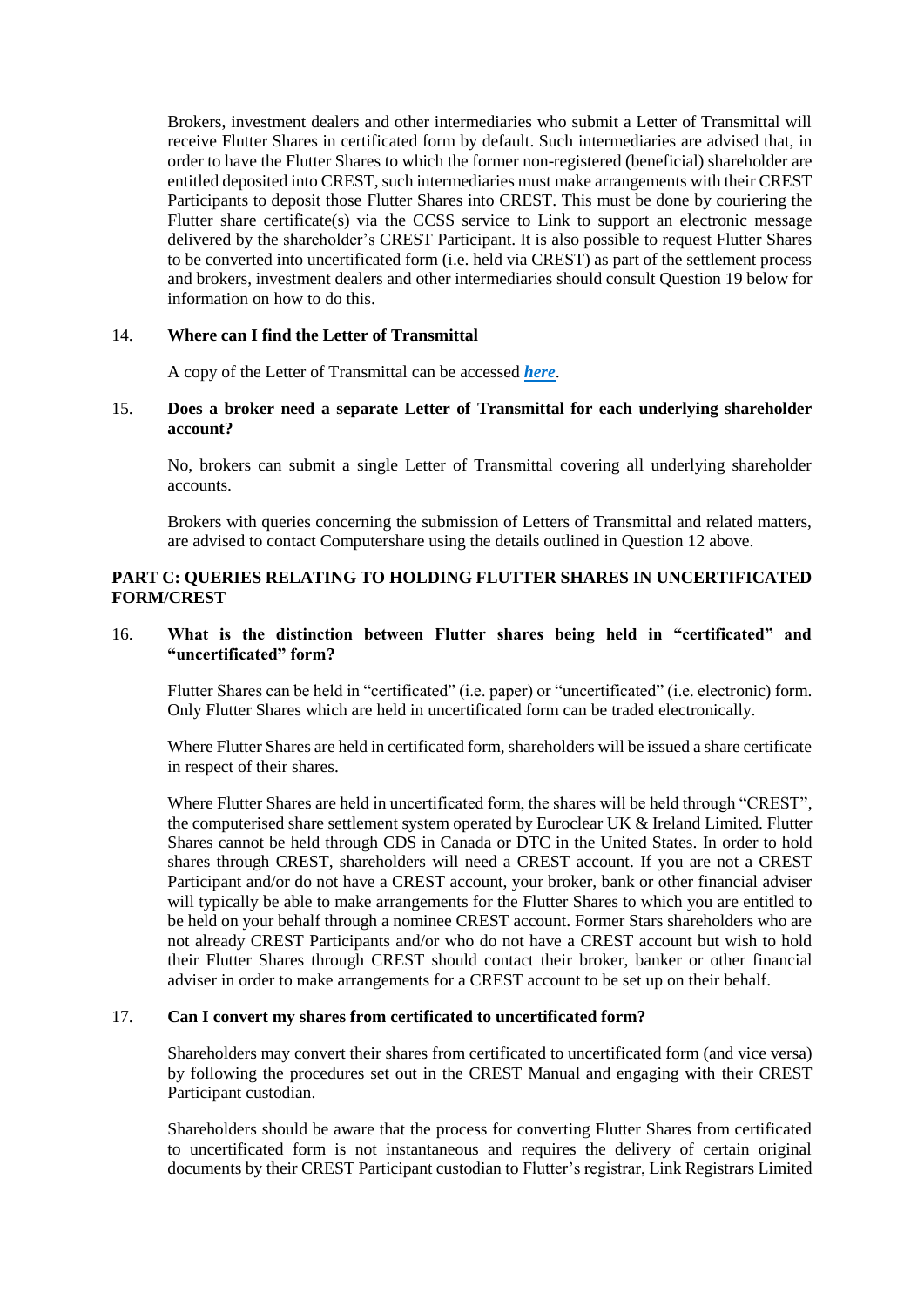("**Link**") through the CREST Courier and Sorting Service ("**CCSS**"). The timeframes for delivery of these documents are being impacted by the COVID-19 pandemic, which is affecting postal times worldwide.

# 18. **Is it possible to hold the Flutter Shares to which I am entitled directly through CDS or DTC?**

No. Flutter Shares cannot be held through CDS or DTC. Flutter Shares can only be held in certificated form or in uncertificated form through CREST, as outlined above.

# <span id="page-5-0"></span>19. **Is it possible for the Flutter Shares to which I am entitled to be settled directly in CREST?**

As Computershare (Canada) does not operate a CREST account, unclaimed Flutter Shares to which former Stars shareholders are entitled are currently held in certificated form.

Ordinarily, shareholders wishing to convert their certificated securities into uncertificated form would be required to follow the procedures set out in the CREST Manual by using the CCSS service as outlined in Question [17](#page-4-0) above following receipt of their share certificates.

However, in light of the delays to postal times worldwide as a result of the COVID-19 pandemic which are impacting the CCSS service, Flutter's registrar, Link, has agreed to make the following procedure available to former Stars shareholders who wish to hold their Flutter Shares in uncertificated form (i.e. through CREST):

- when returning their Letters of Transmittal to Computershare, former Stars shareholders should:
	- instruct Computershare to register the Flutter Shares in the exact name and designation of the shareholder's CREST Participant and CREST Member account; and
	- instruct that the share certificate to which they are entitled is marked "HOLD TO ORDER OF SHAREHOLDER"; and
- in addition to returning the Letter of Transmittal to Computershare, the shareholder's CREST Participant should submit a completed CREST Dematerialisation Request ("**DEMAT**") Form **directly to Link** by courier at the following address: Link Registrars Limited, FAO Kim Sheridan, Level 2, Block C, Maynooth Business Campus, Maynooth, Co Kildare, W23 F854, Ireland.

This approach is intended to eliminate the time delay involved in Link issuing share certificates by post to shareholders and shareholders having to return those share certificates through the CCSS service in order to convert the relevant shares into uncertificated securities.

Where availing of this approach, the DEMAT Form **must** be completed by the relevant CREST Participant whose account will be credited with the Flutter Shares and cannot be completed on their behalf by a third party. DEMAT Forms submitted to Link should be wet-ink originals or, where the authorised signatories of the CREST Participant are authorised to execute documents electronically, copies of originals which have been signed electronically accompanied by evidence that the signatory is authorised to execute electronically.

Copies of the DEMAT Form and further information regarding this procedure are available through Link at [CAGSupport@linkgroup.ie.](mailto:CAGSupport@linkgroup.ie)